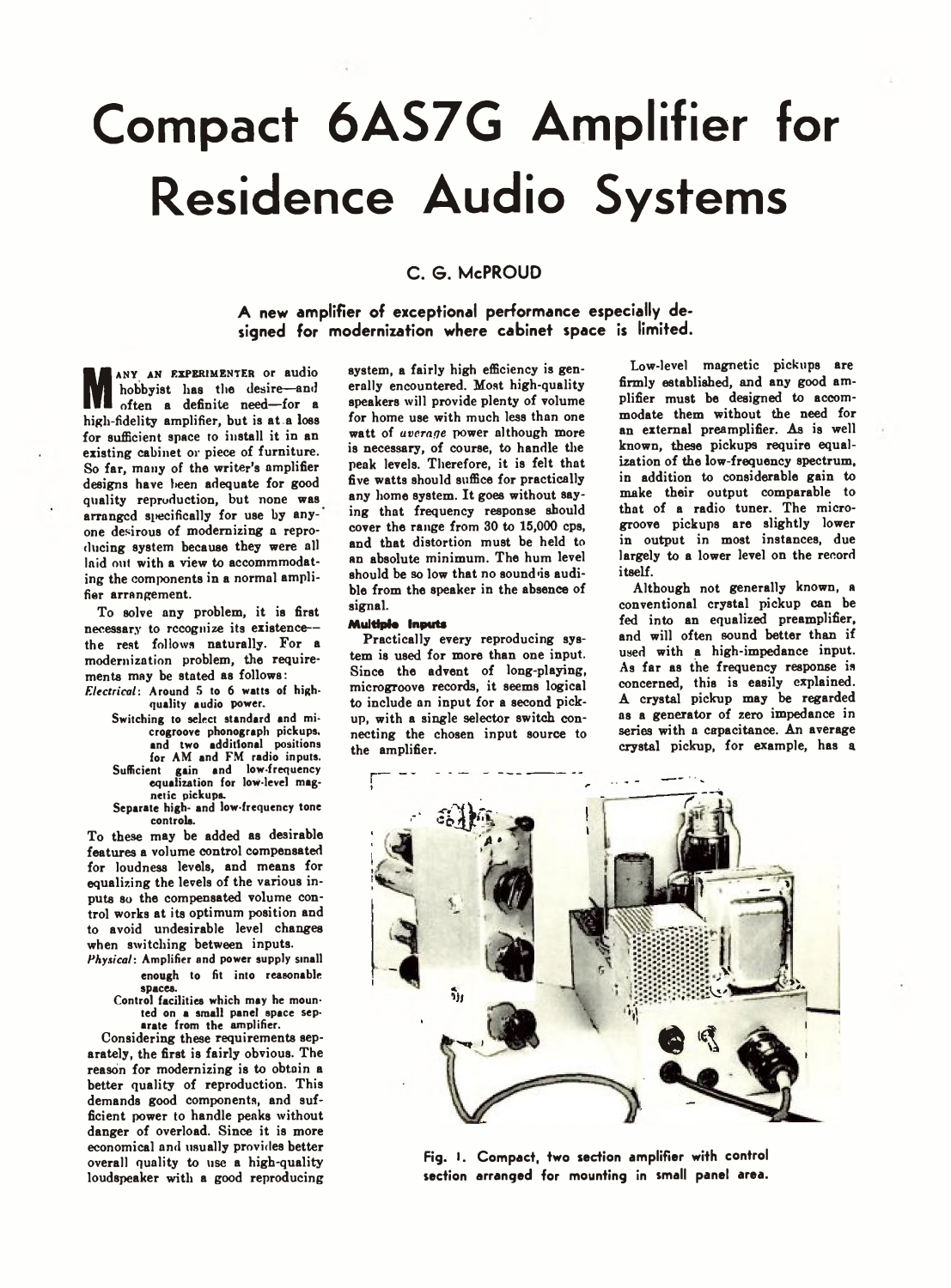

Fig. 5. Schematic of the control section.

supply requirements for this tube nre fairly severe since it draws a rather heavy plate current. Normally, this necessitates a large power transformer and one or more large filter chokes. However, one of the requirements of the tube may be considered an advantage—because it needs an input transformer, the output stage can be completely isolated from chassis ground, thereby permitting the use of a voltage-doubling selenium rectifier circuit, as shown in the power section schematic, *Fig. 3.* This arrangement furnishes up to 150 ma at approximately 300 volts from, a 117-volt a-c line. The 6AS7G draws about 120 ma, and an additional 30 ma is fed through a bleeder for heater current of the three input tubes. Thus the low-level heaters are energized by rectified alternating current. Considering the use of a push-pull output stage, the capacitor provides sufficient filtering for humless reproduction.

The input stages require a d-c supply which may be grounded to the chassis, and in addition, the 6AS7G heater must be energized. Thus a small power transformer is used with a conventional rectifier and an RC filter circuit. The 6.3-volt filament winding on the transformer is used only for the 6AS7G, since the other tubes have a d-c heater supply.

The output transformer is massive and occupies a large portion of the chassis area. The space underneath the output transformer is occupied by the two 125-uf capacitors on a bracket; the channel-type, push-pull input transformer is also under the chassis, as are the coupling and line bypass capacitors. The selenium

rectifiers are mounted on Bakelite strips above the chassis, and are protected by a perforated screen cover. The capacitors in the voltage doubler power supply-the two  $125-f$  units and the triple  $40 - \mu f$  unit used for cathode bypass of the 6AS7G-are insulated by cardboard tubes. All connections except the output are made on one end of the chassis: a 9-prong socket for the control section feed: the a-c line cord, fuse, and switch; and a small two-prong socket for a remote power switch which is in parallel with the chassis switch. This permits a pair to be run up to a panel-mounted power switch, thus eliminating any a-c circuits from the interconnecting cable.

#### Control Amplifier

The control amplifier is of unique design, since three controls are mounted on the front apron of the chassis, and one on the end, and with the tubes on the rear apron projecting away from the panel. The controls are arranged so the unit may be mounted either vertically or horizontally, thus being adaptable to almost any cabinet space available. The selector switch is on the end of the chassis, with an operating lever which extends through the panel. Also mounted on the end are the two pickup jacks and the level-adjusting potentiometer for the standard pickup. The decoupling capacitor and the two radio input jacks are mounted on the rear apron along with the tubes, while the radio level-adjusting potentiometers are on the "top" of the chassis. The power cable comes out of the end opposite the selector switch.

To simplify wiring into the circuit, both tone controls are assembled completely on their switches as shown in *Fig. 4.* All resistors connecting to



**Fig. 4. Assembly of tone controls on standard switches to provide units easily wired into the control section. Left— bass control; right— treble control.**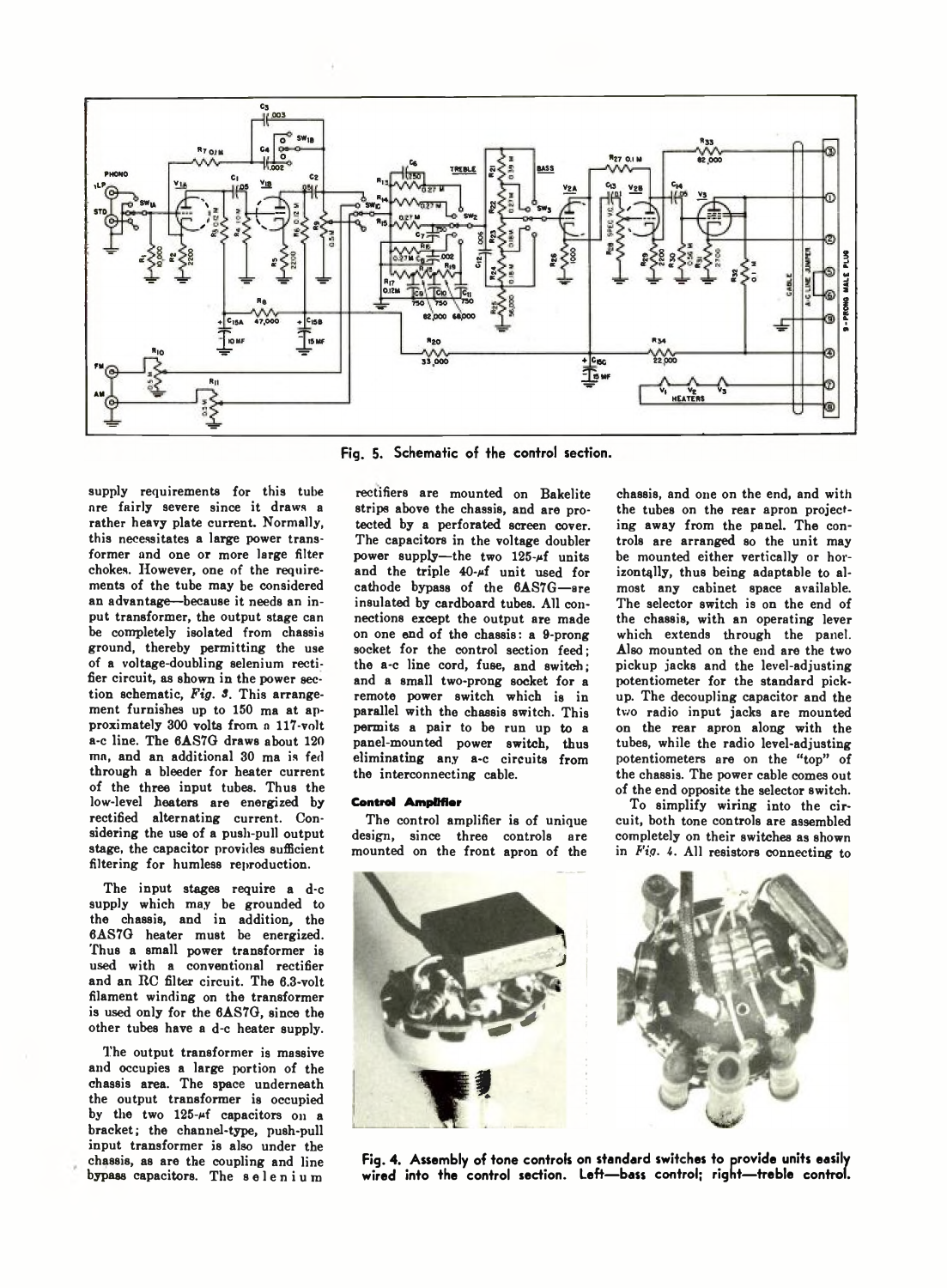ground are wired directly to the tube sockets, and connections are made point-to-point where convenient. A resistor strip is mounted on the volume control, using the long screws of the switch assembly to hold it in place. This strip carries most of the plate and decoupling resistors.

The assembly of the control section in such a small chassis is somewhat tedious, but there is plenty of room, and the object of the whole amplifier was to make it convenient for mounting.

Inverse feedback is used around the last three stages, primarily to reduce the output impedance to a minimum. The output transformer has 4, 8, and 16-ohm taps, with the latter supplying the feedback voltage. Good frequency response, power, and phase-shift characteristics are readily obtainable with a transformer designed for feeding a speaker or n 500/600-ohm line, but it is difficult to obtain optimum performance from a transformer designed for *both* types of output load. Consequently, the output transformer has only one out-

In the first part of this series, a radical departure from usual ampli-<br>fier design practices was described.<br>New designs usually result from a n the first part of this series, a radical departure from usual amplifier design practices was described. desire to fulfill some new set of conditions that may be laid down by a customer, if the builder is engaged in commercial work; or by a set of imagined conditions, ns in this case. Preliminary tests indicated the amplifier to be good, and the final performance tests were awaited anxiously, as would be expected in practically any similar case.

The results of the performance tests are gratifying. Power output at one per cent harmonic distortion is 6.5 watts at 400 cps, 6.2 watts at 20 cps, and 6.35 watts at 20,000 cps. Eight db of feedback is employed, extending from the secondary of the output transformer to the cathode of *Vs\*.* The output impedance on the 16-ohm tap is 1.85 ohms, which gives excellent damping. The frequency response curves were shown in Part. I, with the tapped tone switches in various positions. Hum and noise measures —42 dbm, which is not exceptionally low, but which is within the range of good quality amplifiers.

With the volume control at maximum—which is the operating point for the greatest room volume normalput winding for three speaker loads.

#### Control Section

The three tubes in the control section actually constitute five stages.  $V_1$  is a dual triode in a conventional peramplifier circuit, with feedback equalization to supply turnover frequencies of 350 and 500 cps. One section of the input selector switches the pickup, or grounds the first grid. The second section varies the turnover frequency, and adjusts it to 350 cps for microgroove records. The third section connects the amplifier to the phonograph level-adjusting potentiometer at the output of the preamplifier in positions 1 and 2, to the AM and FM potentiometers in positions 3 and 4, and to the preamplifier through a roll-off circuit in position 5 for microgroove records. Thus the long-playing records arc normally reproduced on the position 2, the "flat" settings of the tone controls. Victor and Decca ffrr records reproduce best on position 3 of the high-frequency control, Oolumbias on position 4, and exceptionally noisy records on position 5. The treble con-

# **Part II**

ly desired—a two-volt input signal is required at the two radio input jacks for a two-watt output. This does not leave much leeway, but will suffice for most tuners. The phonograph preamplifier supplies the additional gain

trol is numbered counterclockwise, the bass control clockwise.

The two tone controls are designed to work together and into a grid with no resistance loading, as is the volume control. Since feedback is introduced at the stage ahead of the driver, the volume control is placed between the two sections of  $\overrightarrow{V}_2$ , the first section acting as a cathode follower. *Vs* is triode connected, and is shunt fed with the coupling capacitor in the cathode leg. This capacitor and the cathode bypass for *Vs* are located in the power section.

The 6AS7G circuit is similar to those previously employed, with the 600-ohm 5-watt resistors in separate circuits, the 500-ohm potentiometer serving to balance plate currents, and the three heaters in series being connected between the arm of the balancing potentiometer and the negative side of the supply circuit. The 600 ohm value is used in the cathode circuits because of the drop across the heaters. The 15,000-ohm resistor bleeds the additional 30 ma for the control section heaters.

to bring the output of magnetic pickups to the equal of the radio inputs.

The original design provided for a roll-off in the LP phonograph position so that these records would reproduce normally with the tone con-



**Fig. 6- Partial wiring diagram of power section to show component mounting.**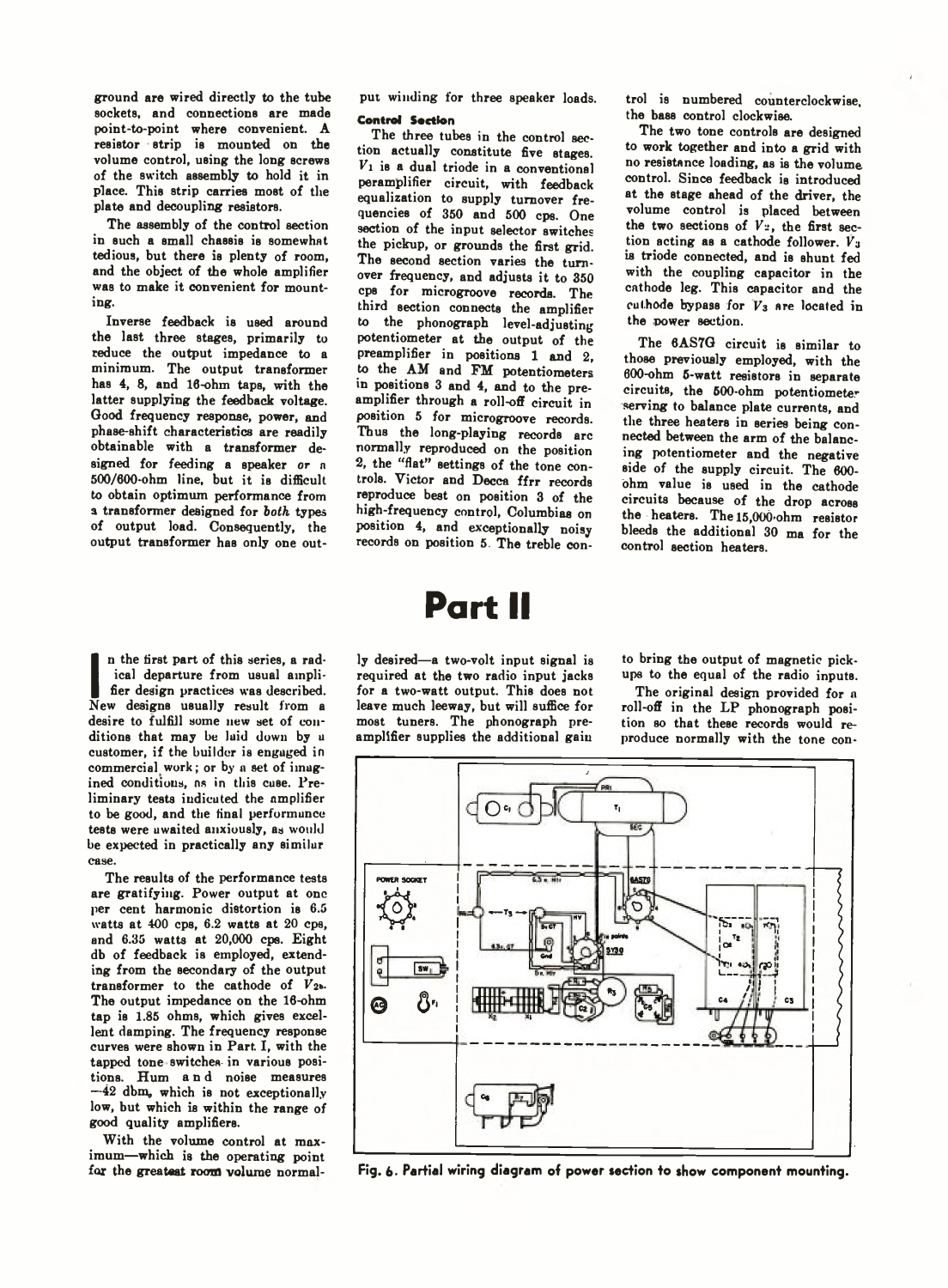

Fig. 7. Underside of power section chassis.

trols in the positions for flat reponse. However, this did not provide sufficient gain, and the components used for this purpose were later omitted. The elimination of this feature in no way hampers the operation of the amplifier or its flexibility of frequencyresponse correction, due to the presence of the high-frequency control, SW2. At position 4 of this switch, the circuits are so arranged that the correct roll-off is provided for the reproduction of LP records. Actually this makes the amplifier more flexible because any high-frequency correction can thus be used, making it possible to play any type of record.

The performance of any amplifier depends to a large degree upon the quality of the components used. At the time this amplifier was designed, it was desired to use high-quality transformers throughout, and to make the power section as compact as possible the input transformer had to be mounted underneath the chassis. This ruled against a cased type, and few manufacturers list high-quality transformers in open-frame mounting. The unit employed was designed to work between a single 12SJ7, triode connected, with no d c. in the primary, and to obtain adequate driving voltage for the grids of the 6AS7G it was required that the step-up ratio should be fairly high. To get this performance and retain a wide frequency range, the transformer is wound in two sections, both placed on the center leg of a conventional E-I core. Measured frequency response of the transformer itself indicates a droop of 1 db at 30 cps and at 30,000 cps. The output transformer, also special, shows a droop of 1 db at 17 cps and at 120,000 cps when operated without feedback, and drooping 1 db at 15 cps and 62,- 000 cps when operated with feedback. Similar output transformers are available in the standard Freed line under number F-1951 with output impedances of 1.2 to 30 ohms, and under

number F-1950 for impedances from 50 to 500 ohms.

The following table indicates transformers of high quality which are generally obtainable from jobber stocks and which should perform satisfactorily, since their characteristics are similar to those used in the original amplifier.

on a bracket so that its shaft may be adjusted through a hole on the chassis between the two capacitors mounted on top. The selenium rectifiers are mounted on a 6-32 threaded rod which passes through two strips of Bakelite attached to bent-up angles on the chassis. Two saw-cuts are made *H* in. apart and extending for two inches along the chassis. At the center of these two cuts, another cut is made between them. This frees two "flaps" which may be bent up to mount the Bakelite strips. The cover is bent up from perforated metal to prevent accidental contact with hands or tools.

The value for the resistor  $R_4$  is shown as 15,000 ohms. This gives approximately correct current through the filament string, but the current should be measured, and the value of *Rt* adjusted to give 36 volts across the heaters. Resistor  $R_7$  is used to reduce the peak current through the selenium rectifiers, and 5 ohms is a suitable value. This resistor is connected between *SW*1 and *Ca.*

| TABLE I                                                                               |                                        |                             |                                            |
|---------------------------------------------------------------------------------------|----------------------------------------|-----------------------------|--------------------------------------------|
| Mfar                                                                                  | т,                                     | τ,                          | $\mathbf{r_{a}}$                           |
| Audio Development Co.                                                                 | 214H <sup>1</sup><br>215C <sup>1</sup> | 314C<br>315F                | 515C<br>(large)                            |
| Chicago Transformer Div.                                                              |                                        | <b>BO.6</b>                 | <b>PCC.70</b>                              |
| Peerless Transformer Div.                                                             | C.252.0                                | $S-240-o$                   | $R-196-A$                                  |
| <b>Stancor</b>                                                                        | A-4750                                 | A.3800                      | P-4078                                     |
| Thordarson                                                                            | T20A22                                 | T22S70                      | T22R02                                     |
| UTC                                                                                   | $1.5-211$<br>CG·1321                   | LS-572<br>LS.553<br>$CC-16$ | R-54                                       |
| Insufficient space under chassis to mount these models.<br>Voice-coil secondary only. |                                        |                             | <sup>3</sup> Voice-coil and line secondary |

#### **Construction Hints**

There are a number of suggestions which may be of interest in the construction of these two units. Referring first to the power section, it will be noted that the two filter capacitors, *Ca* and *Ct,* are mounted on a bracket under the ouput transformer. Therefore, they are necessarily installed after the wiring to the output transformer is completed. The balancing potentiometer, *Ra,* is also mounted

The push-pull input transformer is mounted directly below the 6AS7G socket, using leads as short as possible. This will normally require that the leads be connected before the transformer is bolted in place, and since the leads are likely to be of relatively light wire, care should be exercised in this operation. The two bathtub capacitors are mounted on opposite sides of the chassis, with tie-points installed adjacent to them. One is needed

**F ig . 8. W irin g diagram of two tone-control switches. Switch plate on H-F control is changed to furnish tie points on five-ste p frame. Only one c o n t a c t arm is • used.**

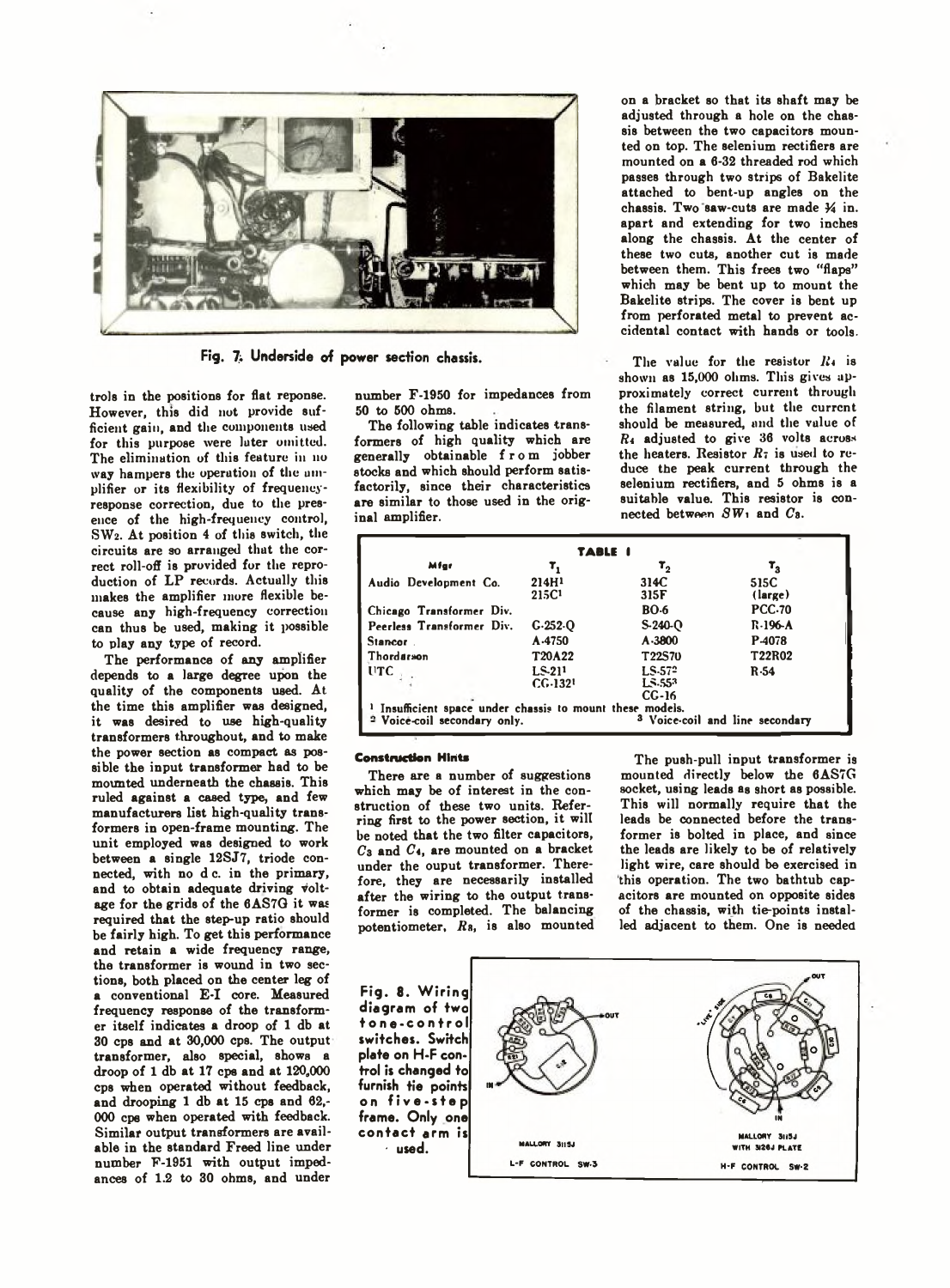to make the connection to the plate end of the primary, and the other serves to hold  $R_7$ .

With some transformers it is probahle that there will be a tendency to oscillate at some super-audible frequency. This may require some experimentation, but it is suggested that a small capacitor across each half of the primary of the output transformer, or possibly across the secondary of the input transformer, will suffice to eliminate this trouble. Probable values will be in the vicinity of .002  $\mu$ f. *Figure 6* is a partial wiring diagram of parts employed in the power section, while  $Fig. 7$  is a photograph of the underside of the completed amplifier chassis.

The preamplifier section shown in the photograph of Part 1 is somewhat smaller than the average constructor may wish to employ, but it was built in this manner to keep the space required to a minimum. The chassis was fabricated from a 2 x 7 x 11 aluminum chassis base, cutting it apart at the center. The sides of the chassis are then cut 11/4 in. from the open end, and folded in to provide a 16-in. angle. The top is folded down, resulting in a chassis approximately  $3\frac{1}{2}x$ 7x2. The tube sockets and the electrolytic capacitor are mounted on this section, with the controls on the opposite side of the chassis. The input selector switch is mounted on one end, with a lever extending through the panel for its operation. If the chassis length were extended to eight or nine inches, the selector switch could then be mounted on the front in line with the other controls, and it is quite probable that it would be easier to install in a cabinet because of the difficulty in butting a neat slot

**Fig. 10. Interior of input section, showing the mounting of resistor** stri p on rear of **compensated volume control.**

to pass the lever-type arm used to actuate the selector switch.

In the parts list several references were made to the text for further explanation. The volume control,  $R_{28}$ , is the loudness control described in detail on page 39, and consists of a Centralab 1443 switch on which are mounted the resistors and capacitors necessary to obtain the desired compensation.

The high-frequency tone control switch, SW<sub>2</sub>, needs a little further description. The series of switches selected for the tone controls consists of small units which are desirable in such a compact amplifier. However, the exact assembly of contacts is not obtainable, so the switch used was made by using the frame and mechan-



Fig. 9. Input section wiring diagram.

ism from a 3115J switch with the contact plate from a 3126J switch. This gives a number of tie points for the resistors used for the cut-off circuit, as well as for the input connection. The capacitors in this circuit are all mounted directly' on the switch, being soldered to the frame for ground connection. This is not usually considered the best practice, but it must be remembered that this section of the amplifier does not have any a-c circuits in it, and there is little chance of ground loops causing hum trouble. Suffice that the unit as constructed exhibits no troubles from this source. The exact arrangement of the tone controls is shown in *Fig.* Similar methods were used for both, in that all parts are wired directly to the switch, but the low-frequency control is a standard 3115J switch without modification.

The over-all schematic of the input section is self-explanatory and represents the final form of the circuit after all the performance data were determined. The wiving diagram, *Fig.* 9, indicates the arrangement of parts and the wiring between them, while the photograph of *Fig. 10* shows the method of mounting the resistor strip on the back of the volume control switch.

Unless the builder is reasonably well experienced in construction of small amplifier equipment, it might be desirable to increase the overall size of the input section. It is definitely possible to construct the unit in the size shown, but it must be admitted that it is extremely compact, and as the size is reduced the complexity of construction is increased. Of course, once the amplifier is completed